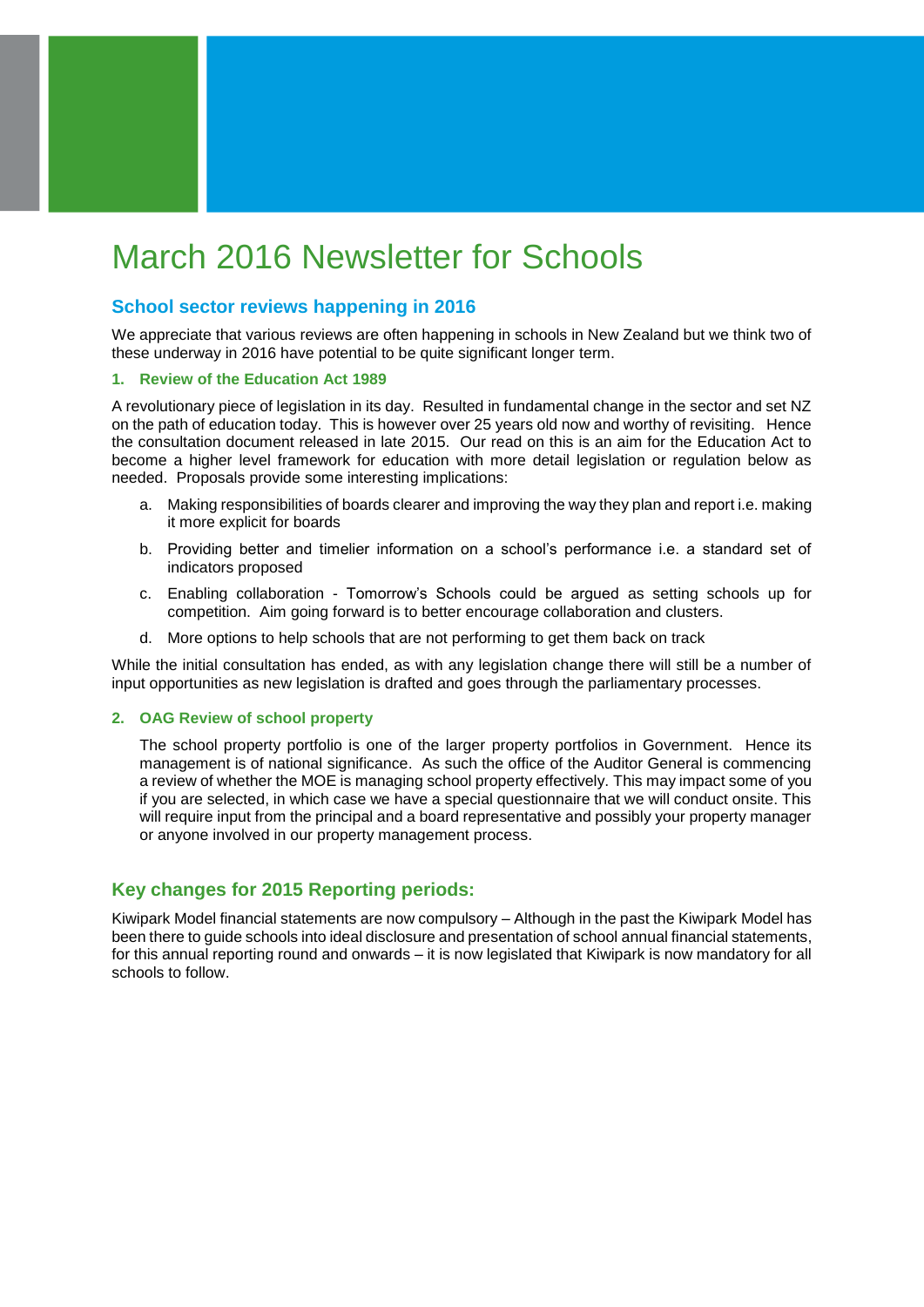## **Key changes to note:**

## **Statement of cash flows**

A statement of cash flows is now required to be disclosed for 2014 and 2015. A budgeted statement of cash flows is also required to be disclosed – and should be per your school's approved budget.

## **Accounting and disclosure around revenue:**

There are now two main classifications for revenue; exchange revenue (in essence selling something or a contract for service i.e. "something for something") and non-exchange revenue (a donation or gift i.e. "something for nothing").

It is important to understand what revenue your school is generating and to now differentiate between exchange and non-exchange revenue. In particular, exchange revenue needs to be identified as it can potentially impact prior year comparatives and classification in the current year's financial statements. Key things to consider for exchange revenue are:

- Conditions and restrictions of funds (explicit)
- **Recognised on receipt unless right of return exists**
- **EXECT:** "Return" condition must be enforceable

Furthermore – exchange and non-exchange transactions need to be separately disclosed in accounts receivables and payables.

## **Related Party Disclosures**

New disclosure requirements around Key Management Personnel have brought about the need for schools to consider the following:

## **Definition of Key Management Personnel (KMP)**

For some schools Key Management Personnel is likely to only be the principal. However, the definition of KMP is broader and can encompass other roles such as any Deputy Principals and Head of Departments depending on the nature of the roles.

#### **Disclose Fulltime Equivalent (FTE) for each category of KMP**

For board member time – some schools have found this difficult to compute. Remember that this is an estimate only. The latest Kiwipark Model financial statements includes a helpful broad calculation of how to estimate this number.

Related parties have been an area where we have always encouraged disclosure of any transactions that involved a related party. The change in accounting standards now only require schools to disclose related party transactions that are *not* on normal terms. As such, where schools have identified that there are related party transactions on normal arm's length terms – then it is up to the school to prove that, this is in fact the case.

In conclusion these are only some of the key changes highlighted above. There have also been other financial statement disclosure and presentation changes. If you have any questions or queries, we are only a phone call away in the first instance. Otherwise feel free to ask our audit team when they come onsite for your audit visit.

### **School Visit Bookings**

Given all the change that is happening relating to schools financial reporting, we have seen a slower receipt of school annual reports, compared to the past years.

As is the case every year, we strongly encourage booking a school visit during the school holidays. School holiday visits in our opinion have the following benefits:

- **•** Dedicated time with minimal disruptions from staff and students alike
- Ample space to place the auditors within proximity to finance staff and the files and documents they may need to access
- **Less Auckland traffic to battle**